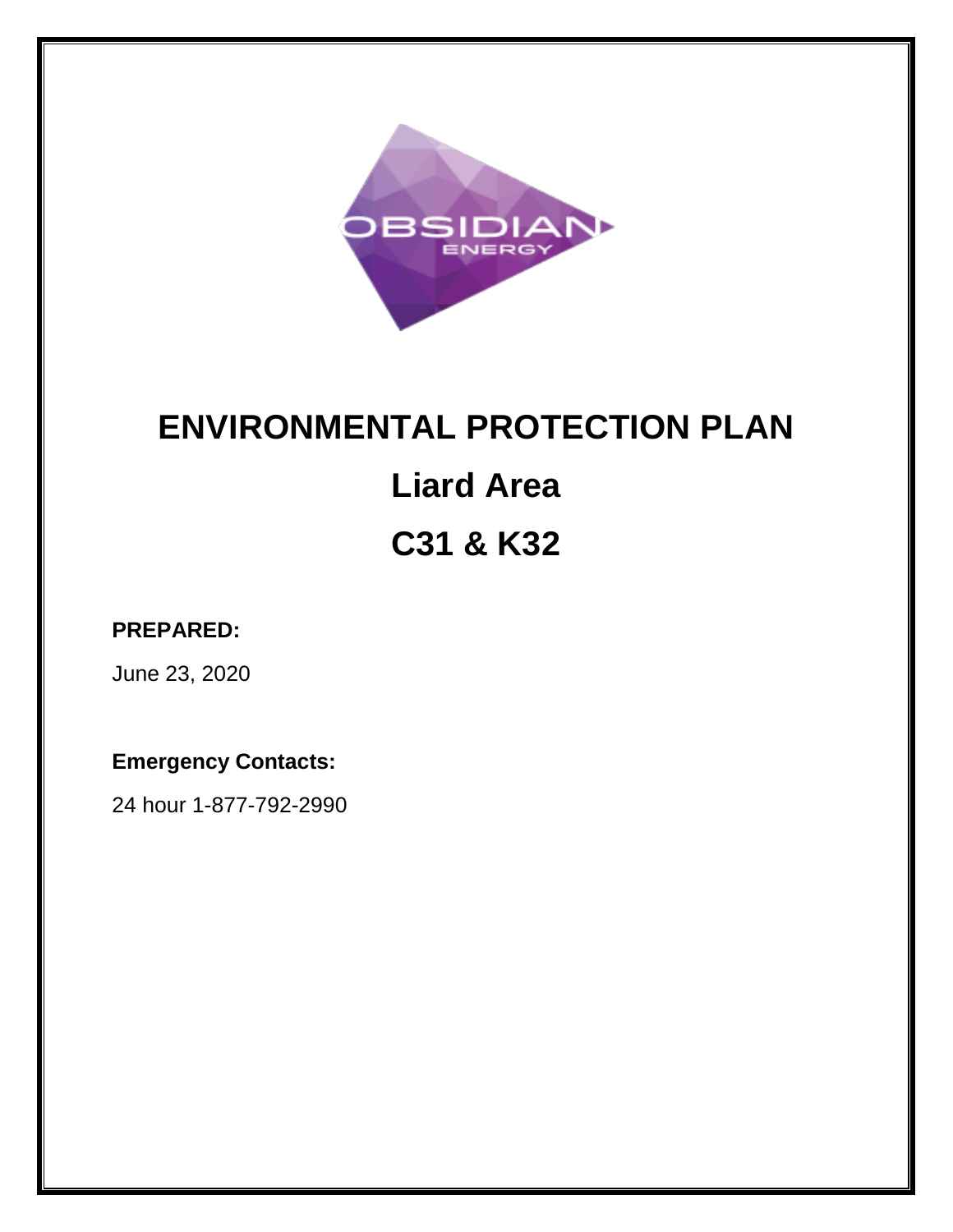

### **TABLE OF CONTENTS**

| 2.1 |  |
|-----|--|
|     |  |
| 2.3 |  |
| 3.0 |  |
|     |  |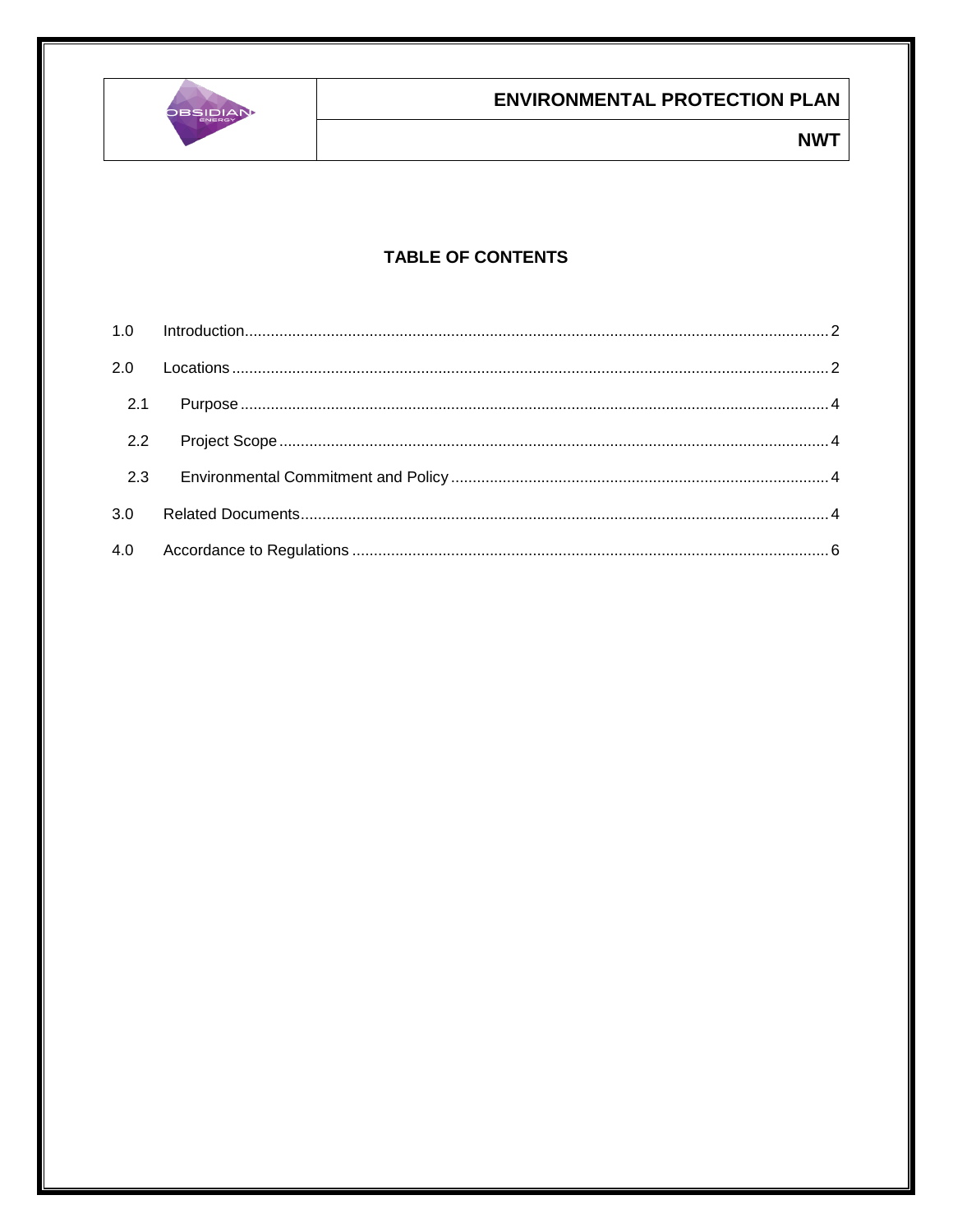

**NWT**

#### <span id="page-2-0"></span>**1.0 Introduction**

Obsidian Energy Ltd (Obsidian) has prepared this environmental protection plan (EPP) for the abandonment and reclamation activities being undertaken at their two wellsite's located in the Fort Liard area. The plan demonstrates that Obsidian has appropriate response capabilities and measures in place to effectively address the environmental impacts of the activities planned and to meet the various regulations of the NWT Office of the R

#### <span id="page-2-1"></span>**2.0 Locations**

| <b>WELL INFORMATION SUMMARY</b>     |                                                    |  |  |  |  |
|-------------------------------------|----------------------------------------------------|--|--|--|--|
|                                     | C-31-6040-12330                                    |  |  |  |  |
|                                     | 60° 30' 0.5" 123° 36' 41.5"                        |  |  |  |  |
| Well Name / Location:               | K-32-6010-12315                                    |  |  |  |  |
|                                     | 60° 1' 38.7" 123° 21' 55.8"                        |  |  |  |  |
| <b>Project Description:</b>         | Abandonment and Reclamation                        |  |  |  |  |
| Distance to Nearest Urban Centre:   | The nearest urban development is Fort Liard,       |  |  |  |  |
| <b>General Land Use:</b>            | The site is located in a remote forested location. |  |  |  |  |
| <b>OROGO Incident Response Line</b> | 1-867-445-8551                                     |  |  |  |  |
| <b>NWT Spill Line</b>               | 1-867-920-8130                                     |  |  |  |  |

#### **Access:**

Both sites are accessible via helicopter from Fort Liard. Equipment access for C-31 is by barge and road in the summer or ice road in the winter. Equipment access to K-32 is winter access from north or south of the well.

Paramount operates and maintains the road from the barge landing for approximately 29.5 km to the K-29 wellsite. Canadian Natural Resources operates the road from K-29 for 2.5km to the C-31 wellsite and beyond. Obsidian maintains agreements with Paramount and CNRL for road use.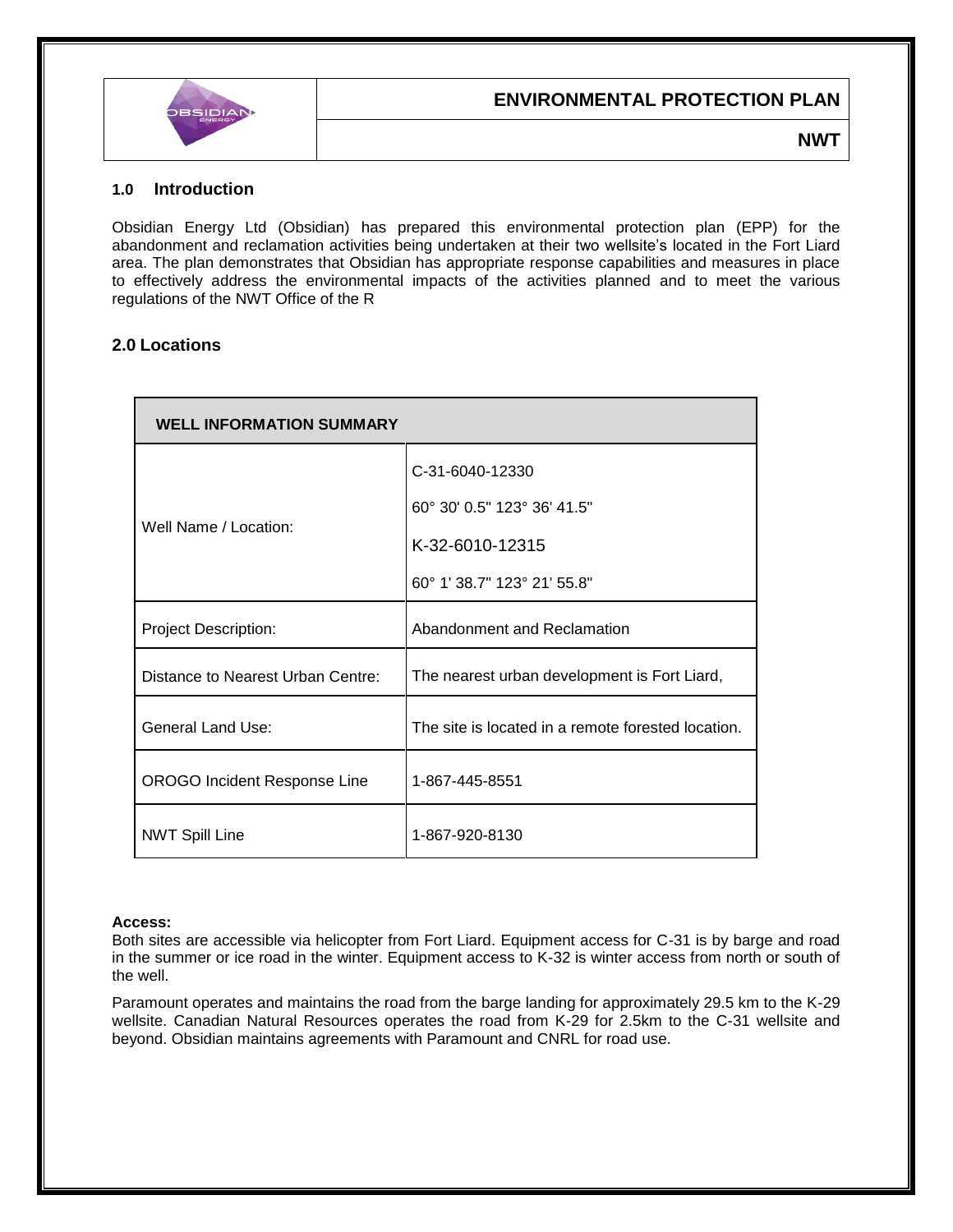

**NWT**

#### **Mailing Address**:

Obsidian Energy Ltd 200, 207 – 9<sup>th</sup> Avenue SW Calgary, AB T2P 1K3

#### **Key Contacts:**

The following are key contacts for the environmental protection plan, if an emergency situation exists, the Obsidian Site Specific and Corporate ERP will be activated by the Site Supervisor. Additional emergency contacts are included in the ERP documents to avoid duplication.

#### TABLE 2: EPP CONTACTS AND RESPONSIBILITIES

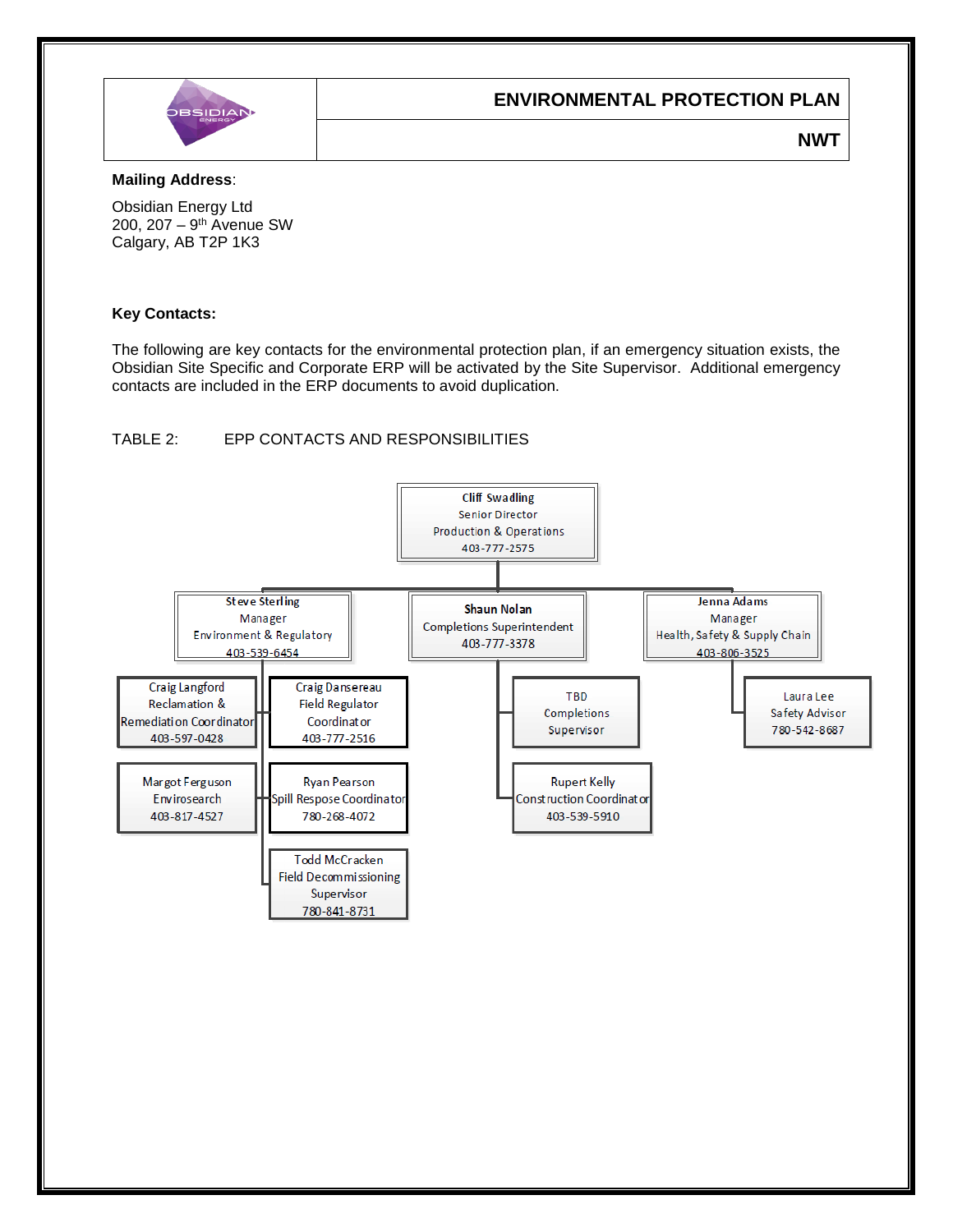

**NWT**

#### <span id="page-4-0"></span>**2.1 Purpose**

The purpose of the environmental protection plan is to provide a guidance document/ reference to the environmental impact evaluations, policies, and procedures that together aid in minimizing the environmental impact of the project scope. The plan provides a basis for regulatory compliance and aims to protect human health and minimize environmental impacts while following appropriate procedures should an event or spill occur.

#### <span id="page-4-1"></span>**2.2 Project Scope**

The project is to abandon and reclaim the C-31A and K-32 wells. The scope of work of the program includes:

- Well Abandonment
- Surface Abandonment
- environmental assessment of the wellsite and remote sump/campsite
- remediation of impacts identified (if necessary) and,
- <span id="page-4-2"></span>recontouring, reclamation and revegetation of the wellsite and sump/camp site.

#### **2.3 Environmental Commitment and Policy**

Obsidian Energy is committed to minimizing the environmental impacts from oil and natural gas operations, and to involving stakeholders throughout the exploration, development, production and abandonment processes. Obsidian's environmental programs encompass resource conservation, stakeholder communication, and site abandonment/reclamation.

The Company's continuing policy is to meet or exceed all provincial and federal laws, regulations and standards pertaining to the environment. Obsidian's Environmental Policy and Environmental Management Plan cover air, water, soil and waste issues associated with industry operations. The Company continues to implement its long-term liability management programs, such as well abandonment, facility abandonment, remediation, and reclamation. Under this program, Obsidian evaluates inactive wellbores and facilities to determine whether they can be economically reactivated or whether they should be abandoned and reclaimed. Obsidian's liability management programs also includes auditing of field facilities such as oil batteries, compressor stations and natural gas processing plants.

As a Company that periodically acquires producing assets, Obsidian is conscious of the need to perform due diligence related to environmental performance and regulatory compliance on any prospective acquisition

#### <span id="page-4-3"></span>**3.0 Related Documents**

The Environmental Protection Plan is not a stand-alone document but rather a reference for other documentation. Table 3 provides a summary of the related documents, their purpose and relation to the EPP.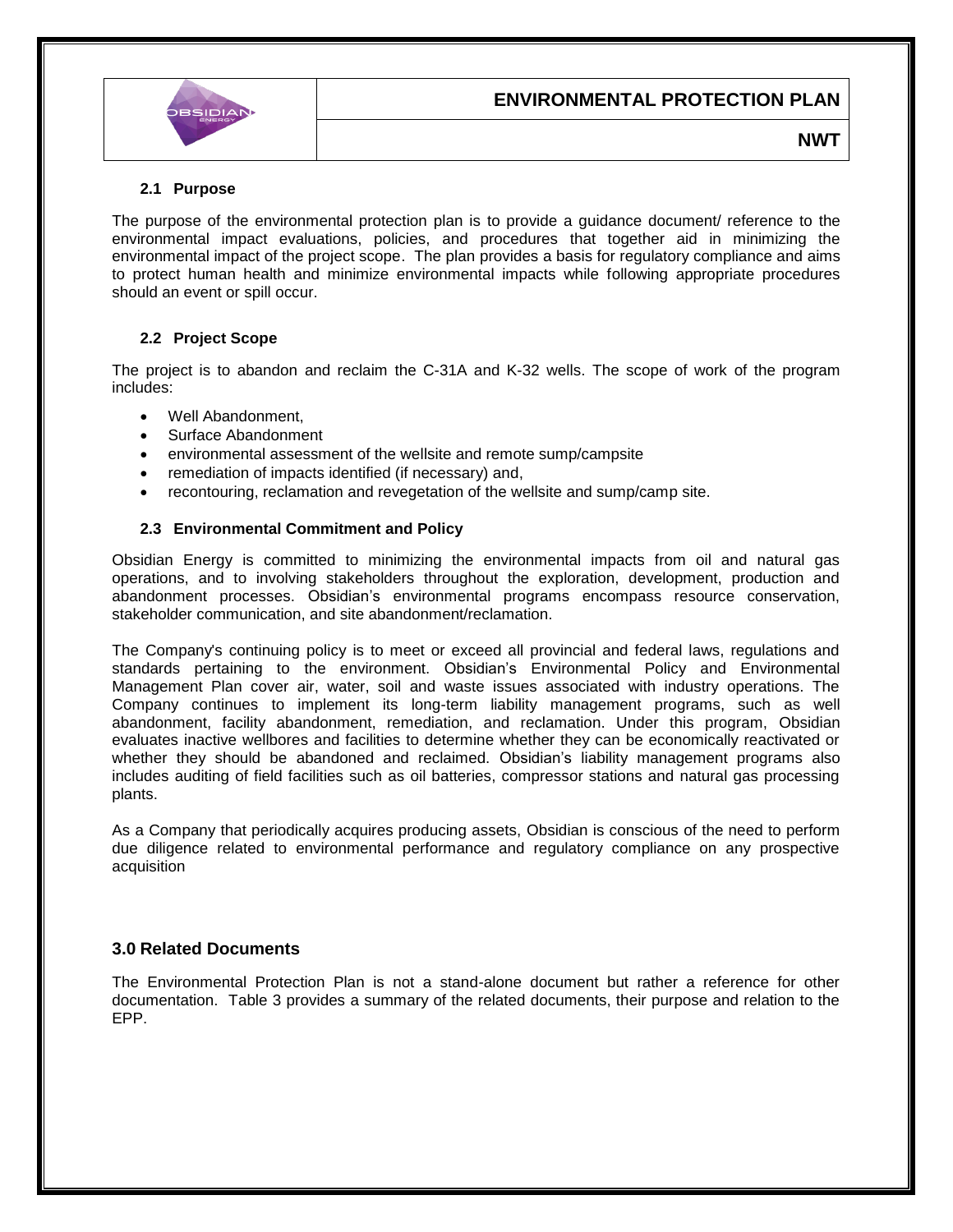

**NWT**

#### TABLE 3: DOCUMENTS RELATED TO THE ENVIRONMENTAL PROTECTION PLAN

| <b>TITLE</b>                                            | <b>AUTHOR</b>                  | PURPOSE/SCOPE                                                                                                                                                                                                                                                                                          |  |  |  |  |
|---------------------------------------------------------|--------------------------------|--------------------------------------------------------------------------------------------------------------------------------------------------------------------------------------------------------------------------------------------------------------------------------------------------------|--|--|--|--|
| <b>CORPORATE DOCUMENTS</b>                              |                                |                                                                                                                                                                                                                                                                                                        |  |  |  |  |
| <b>Environmental Policy</b>                             | Obsidian                       | Management commitment to environmental<br>protection and compliance                                                                                                                                                                                                                                    |  |  |  |  |
| <b>Environmental Intranet Page</b>                      | Obsidian                       | Provides an overarching plan associated with the<br>company's operations. Provides operational<br>guidelines for employees                                                                                                                                                                             |  |  |  |  |
| POLICIES AND PROCEDURES                                 |                                |                                                                                                                                                                                                                                                                                                        |  |  |  |  |
| Vendor Management - various<br>documents                | Obsidian                       | Outlines the approval and selection process for<br>Vendors and Contractors to ensure that risks and<br>liabilities are managed                                                                                                                                                                         |  |  |  |  |
| <b>Site Supervisor Competency</b><br>documents          | Obsidian                       | Obsidian has a rigorous process for the selection,<br>training and evaluating the competency of our Site<br>Supervisors. Competency includes the awareness<br>and knowledge of Obsidian safety and<br>environmental policies and procedures, and<br>applicable legislation, guidelines and regulations |  |  |  |  |
| Environment Department-<br><b>Information Bulletins</b> | Obsidian                       | Information bulletins provide guidance for<br>conducting environmental work                                                                                                                                                                                                                            |  |  |  |  |
| <b>SITE SPECIFIC</b>                                    |                                |                                                                                                                                                                                                                                                                                                        |  |  |  |  |
| Environmental Protection Plan -                         | Environmental<br>for MVLWB LUP | Outlines the environmental studies to date and the<br>evaluation of potential impacts of the project scope<br>including protective and mitigative measures                                                                                                                                             |  |  |  |  |
| <b>NWT Waste Management Plan</b>                        | Obsidian                       | Identifies potential waste streams, potential<br>environmental impacts, waste handling and on-site<br>and end-point management                                                                                                                                                                         |  |  |  |  |
| <b>NWT Spill Contingency Plan</b>                       | Obsidian                       | Provides information on hazardous material stored<br>on-site and procedures and strategy for a response<br>should a release occur.                                                                                                                                                                     |  |  |  |  |
| Corporate ERP and Site-<br>Specific ERP                 | Obsidian                       | Provides procedures and contacts in case of an<br>emergency                                                                                                                                                                                                                                            |  |  |  |  |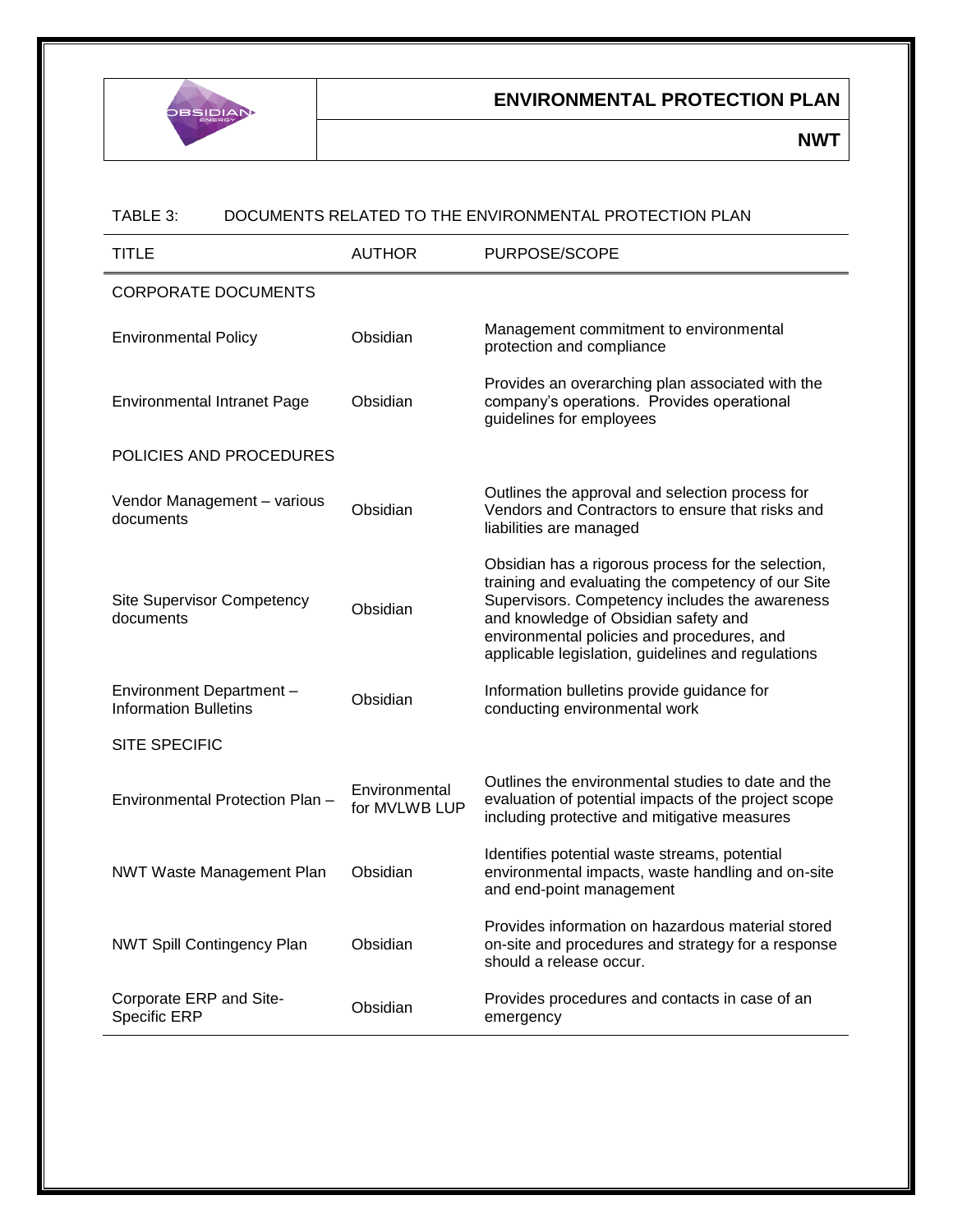# **BSIDI**

#### **ENVIRONMENTAL PROTECTION PLAN**

**NWT**

#### <span id="page-6-0"></span>**4.0 Accordance to Regulations**

Table 4 Provides an Accordance Table that reference where documentation can be found to meet the requirements of the regulations. Details are not reproduced in this document to provide consistency and avoid duplication.

**OGDPR 9 k)** a description of the arrangements for monitoring compliance with the plan and for measuring performance in relation to its objectives.

The EPP will be reviewed at the start of each stage of the project (eg. abandonment, cutting and capping, environmental assessment). During this time, the EPP requirements and expectations will be communicated to the applicable parties on-site.

Daily records will include any notes applicable to the EPP. For example, daily notes include the generation and storage of any wastes. Another example would note any wildlife that were encountered.

If any contraventions of the EPP are noted, an Obsidian incident report will be completed. If controls are modified and a contravention was avoided a Near Miss form will be completed. Investigation of incidents will be handled as part of the Safety Management system.

Compliance with the waste generation, management and transportation will be monitored through the Waste Management Plan and Obsidian's waste tracking system.

Compliance with spill regulations will be monitored through spill reporting and investigation as part of the Spill Contingency Plan.

Performance of the EPP will be measured by evaluating the objectives and impacts at the end of each stage of the project. This will be conducted by reviewing the job scope, daily reports, visual inspections, review of project photographs and review of any incident reports, near misses and spill reports that are submitted.